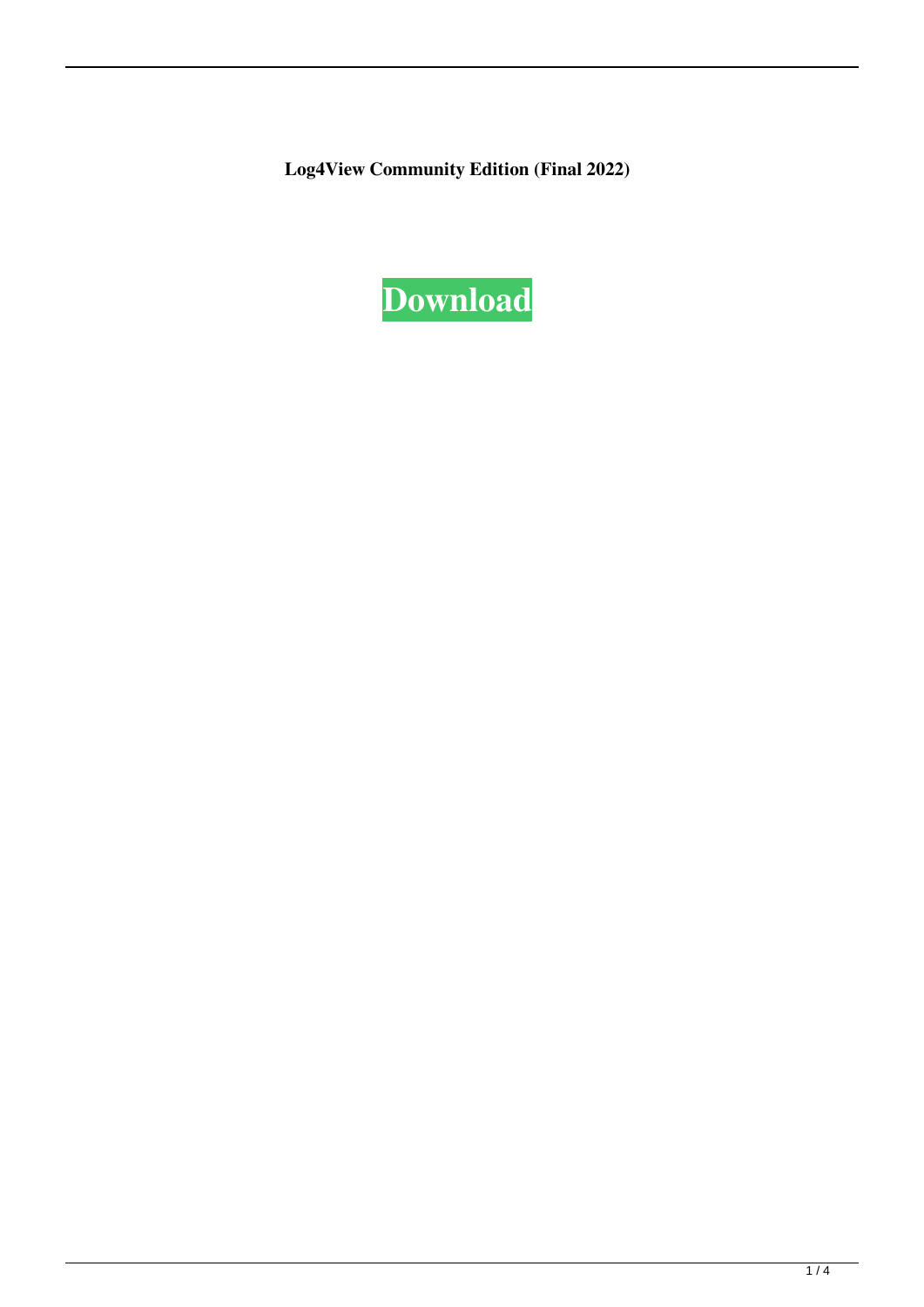# **Log4View Community Edition Crack + (LifeTime) Activation Code PC/Windows [Updated-2022]**

The Log4View Community Edition is a free tool for visualizing, filtering and reading of XML formatted log4net output. Log4View Community Edition is very useful for software developers to filter out the unwanted log messages in their log4net log output and to visualize the log output for debugging purposes. Log4View Community Edition features: Filter unwanted log messages Visualize and filter log messages Advanced text search Easy configuration Efficient XML viewer Advanced drag and drop functionality RSS feed reader Comes as a separate exe file, which can be easily integrated to your own applications without having to recompile anything Very small size Very fast Since no internet connection is required, it is even possible to use Log4View Community Edition offline and local files can be filtered and viewed without any delays. Every time you open a Log4View log file (with an open file dialog), a RSS feed is automatically generated to show you the most recent activity. Additionally, an automatic download of the latest updates is enabled, so that you can receive the latest and greatest update whenever it becomes available. The RSS feed can be viewed in many RSS readers, including Google Reader, or the most popular feed reader in.NET, inRSS. Find out more about the concept and the advantages of the RSS feed on the "RSS Feeds & RSS Feed Readers" page. You can also choose to download the XML source file, to be able to modify your own filters and search strings in the configuration file. The.NET 2.0 version of Log4View comes as a small Windows Form application. You can use this version of Log4View in a variety of scenarios and it is highly recommended to use the Visual Studio 2005 version. Since the Log4View EXE file is small, it can be easily integrated to other applications without recompiling anything. In the next update we will release a version of Log4View, which runs on.NET 3.5, which is to be used when integrating Log4View into.NET applications that target the.NET 3.5 Framework. If you want to contribute to the project, please drop us a line at support@log4view.org. October 6, 2007 This page is the first part of a series of posts about the Log4View project. Log4View is a free small standalone application that helps developers to filter

## **Log4View Community Edition Crack + Serial Key Free Download**

\log4net.LogManager.Throw. \log4net.LogManager.Error. \log4net.Layout.PatternLayout. \log4net.Layout.ConversionPatternLayout. \log4net.Filter.FilterFactory2. \log4net.Filter.LogToConsole. \log4net.Util.PatternString. \log4net.Util.StringToPatternConverter. \log4net.Util.StringBuilders.Json. JsonLogger. \log4net.Util.StringBuilders.Xml.XmlLogger. \log4net.Util.StringBuilders.SqlServer. SqlServerLogger. \log4net.Filter.Log4Net.Log4NetLogger. Log4NetLogger. \log4net.Filter.Log4Net.Log4NetLogger. XmlLoggerAppender. \log4net.Filter.Log4Net.Log4NetLogger. XmlLoggerAppender. \log4net.Filter.Log4Net.Log4NetLogger. XmlLoggerAppender. \log4net.Filter.Log4Net.Log4NetLogger. XmlLoggerAppender. \log4net.Filter.Log4Net.Log4NetLogger. XmlLoggerAppender. \log4net.Filter.Log4Net.Log4NetLogger. XmlLoggerAppender. \log4net.Filter.Log4Net.Log4NetLogger. XmlLoggerAppender. \log4net.Filter.Log4Net.Log4NetLogger. XmlLoggerAppender. \log4net.Filter.Log4Net.Log4NetLogger. XmlLoggerAppender. \log4net.Filter.Log4Net.Log4NetLogger. XmlLoggerAppender. \log4net.Filter.Log4Net.Log4NetLogger. XmlLoggerAppender. \log4net.Filter.Log4Net.Log4NetLogger. XmlLoggerAppender. \log4net.Filter.Log4 77a5ca646e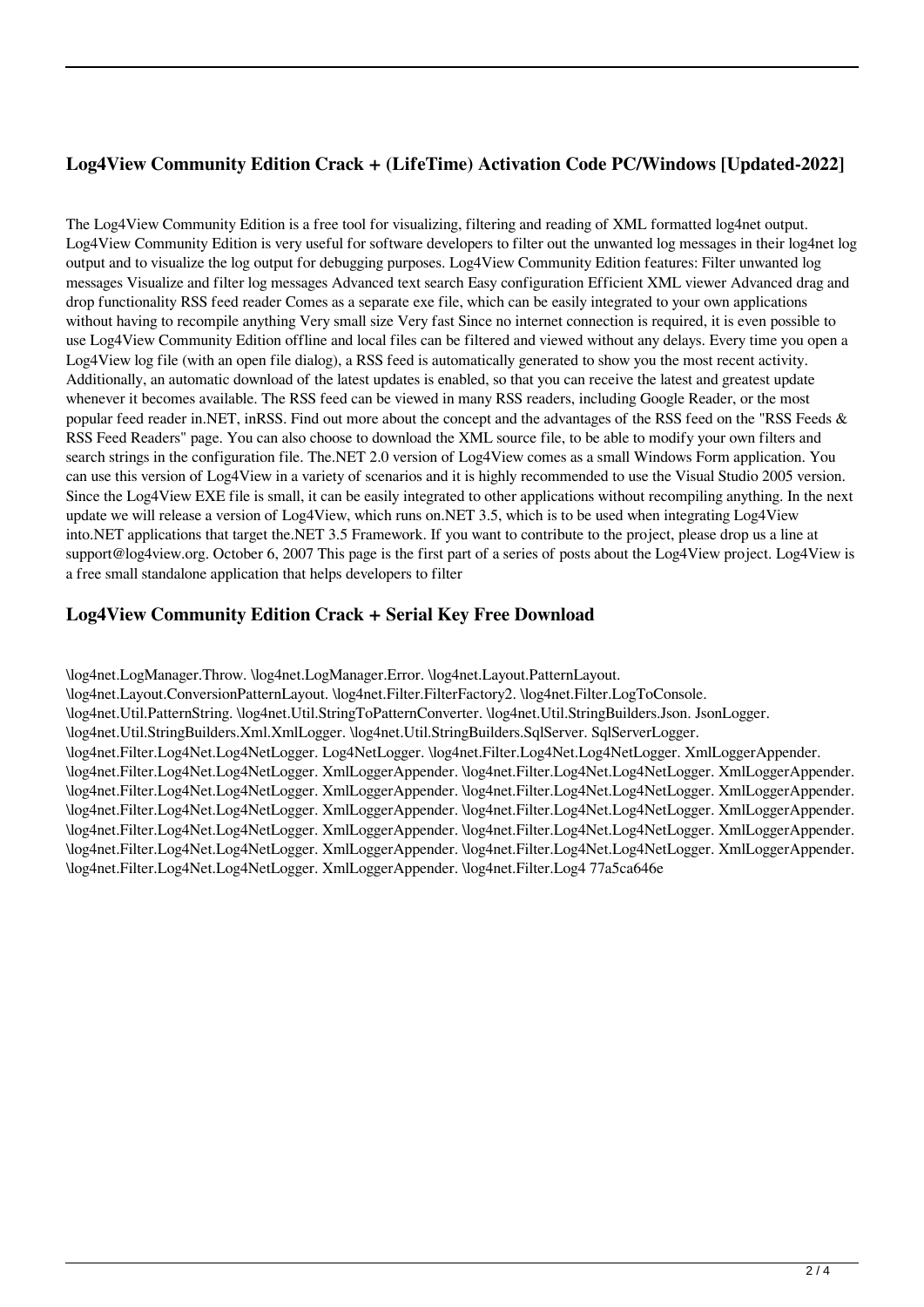### **Log4View Community Edition Crack+ (Latest)**

Log4NetView is a visual log viewer and filter program for log4net. It enables developers to filter the log output of an application without having to manually edit the application's config file. It is easy to use and convenient. The log4net viewer can visualize the log output from various log appenders, such as file, tcp, udp and even custom, newly written log appenders. This is easily configurable and can be changed at any time. A set of predefined filters can be configured and attached to log output. The filters can be switched on or off at any time. They can even be added/removed dynamically, which allows developers to easily filter out log messages of interest, just before the application is running. Features \* Visual log viewer and filter with various configurable filters \* Filter log output from various log appenders such as UDP, TCP and custom log appenders \* Additional search and filter options \* Supports more than 20 languages. \* It is easy to use and intuitive. \* Simply start Log4NetView and select a log file from your filesystem to open. \* Filter log messages as required. \* Switch on/off and add filters as required. \* Switch on/off log messages as required. \* Change filters at any time. \* Attach filters to log messages as required. \* Change filter settings as required. \* Additional options can be configured for each log output. \* Set log level for each log output. \* Configure log4net settings for each log output. Open Source The code can be obtained under a BSD licence and is hosted on github. . The Region Greenhaven consists of four different Sections. Greenhaven Two: The Greenhaven Two, Greenhaven's quieter, greener neighborhood is the perfect place to live and relax. You'll find an apartment that's convenient to shopping and recreational options, and within a short drive from downtown Newark. Greenhaven One: Greenhaven One is a lively, urban community located minutes from historic downtown Newark. The first section of the development is home to some of the city's most historic and largest buildings, including the historic Newark City Hall. This is the home of the New Jersey Performing Arts Center. The Village: The Village is located in the heart of downtown Newark and is comprised of three sections. The Avenue, Jackson and Boyd are

#### **What's New In?**

Log4View is an extension to the plain text editor Notepad++ which allows the visualizing of XML formatted log output of any logging framework. Log4View offers a very simple and convenient configuration interface which allows filtering of the log output, grouping of log messages, visualizing the log output and searching for specific log messages. In the beginning of a project, developers should always filter unwanted log output by setting up a FilterConfig instance. Only after a configurable amount of application events have occurred, developers can be sure that the unwanted log output has been filtered. In the following, the log4net logging framework is used as example for the usage of Log4View. However, Log4View is also very simple to use with any logging framework.Kampong Gajah Utara Kampong Gajah Utara is a village in Malaysia located between Batu Kawan, Batu Mutiara and Setiawangsa. It is part of the constituency of Maluri-Jelawang (Constituency no. 17). The village contains a population of around 23,000. It is located near the township of Batu Kawan and is a part of the North West Region. Subdivisions Kampong Gajah Utara comprises two main subdivisions, Kampong Gajah Utara and Kampong Gajah Baru. Administrative divisions Kampong Gajah Utara was part of the constituency of Batu Kawan before the 2008 general election. Kampong Gajah Baru was not part of any constituency in the previous elections. Both areas are currently part of the Batu Kawan constituency in the Penang State Assembly. External links Penang State Assembly Category:Towns in PenangMagnetic resonance imaging is a noninvasive technology that can produce images of the anatomy and physiology of the human body. A typical magnetic resonance imaging system includes a primary magnet for supplying a constant primary magnetic field to a subject of interest, an antenna coil that is tuned to the Larmor frequency of the subject and which is positioned within the primary magnetic field, gradient coils to generate time-dependent gradients in the primary magnetic field, and receiver coils to detect the magnetic resonance signals generated by the antenna coil. With a suitable combination of the primary magnetic field strength, gradient field strengths, and the number and orientation of the receiver coils, any portion of the subject can be imaged by successively energizing the coils of the magnetic resonance imaging system to generate magnetic resonance signal vectors. A one- or two-dimensional distribution of the magnetic resonance signal intensity in each vector is then reconstructed into a two- or three-dimensional image of the anatomy or physiology of the subject. A typical magnetic resonance imaging system also includes a console unit for controlling the operation of the magnetic resonance imaging system. The console unit has a keyboard and display to